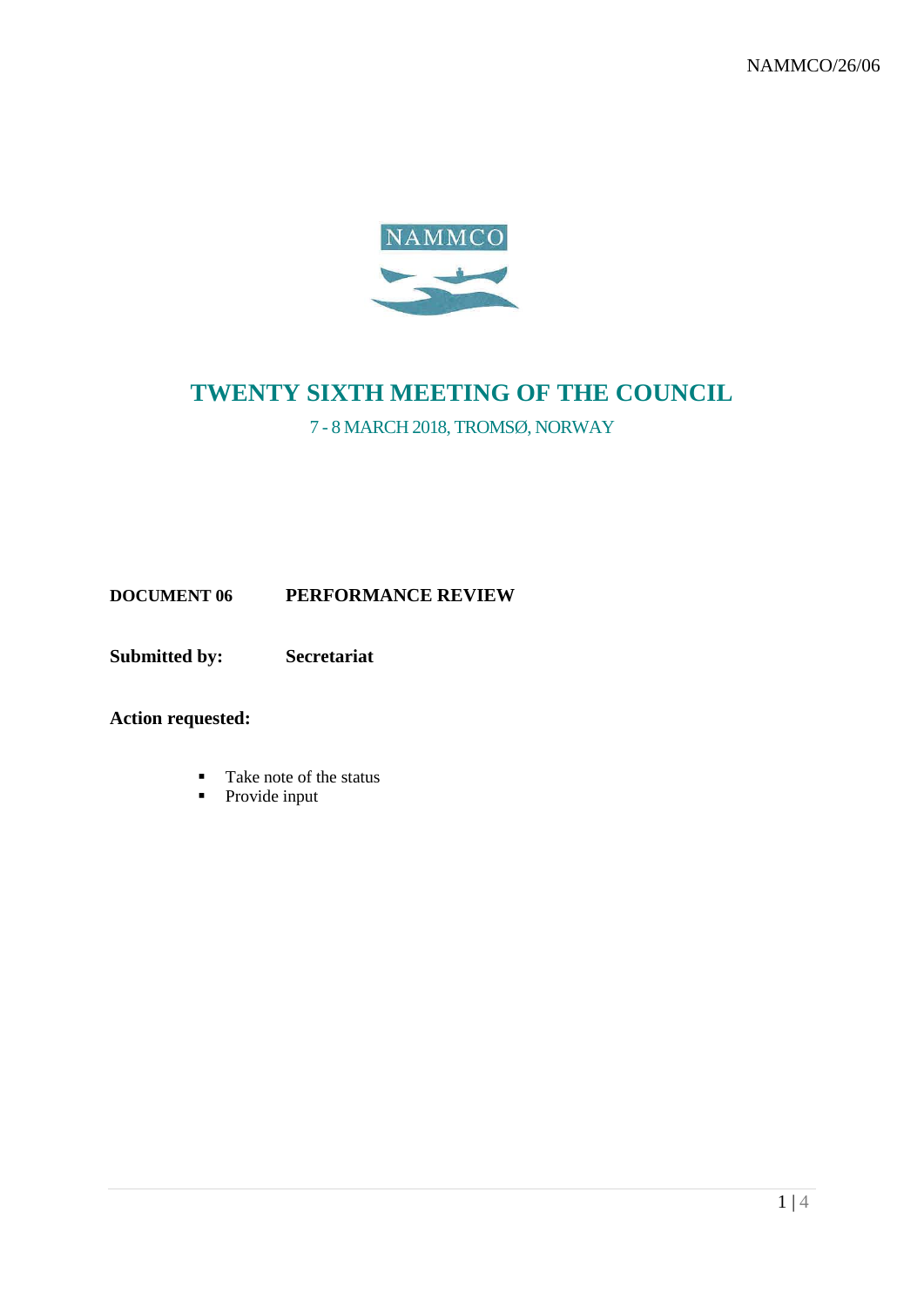## **NAMMCO PERFROMANCE REVIEW PROCESS**

#### **1. BACKGROUND**

At its 25th Annual Meeting, NAMMCO Council agreed to undertake a Performance Review of the organisation and adopted a process for conducting such a review, which can be downloaded <u>here</u><sup>1</sup>.

The objectives of the Performance review are:

• To assess the performance and accordance of the organization with the NAMMCO Agreement and other relevant international instruments addressing the conservation and management of marine mammals,

• To assess the performance of the Parties in responding to NAMMCO recommendations and proposals,

• To propose ways ahead for areas where improvements are required.

The review criteria for the Performance Review were developed from the "Kobe Criteria for Reviewing the Performance of RFMOs" (FAO 2015<sup>2</sup>) and amended to reflect NAMMCO's mandate and membership.

The Performance Review Panel should be composed of external experts, non-nationals and non-residents of any NAMMCO member countries to ensure objectivity and neutrality. Council agreed to ask FAO, IWC and NAFO to nominate one expert each to the panel.

It was anticipated that the review could be accomplished by one to two, 3-5-day face to face meetings of the Review Panel, the preparatory and subsequent tasks being conducted by correspondence, with a total of 5 supplementary working days.

## **2. STATUS**

1

FAO, IWC and NAFO nominated Dan Goodman (JP / CA), Caterina Fortuna (IT / UK, Chair of the IWC Scientific Committee) and Russell Smith (USA) respectively (see short CVs in appendix 1).

The nomination of the Experts was somewhat delayed, and the Panel had their first meeting (skype) on January11, 2018.

Since that the Panel, with and without the Secretariat, has held regular skype meetings and will meet for their first face to face meeting in conjunction with the Council and Management Committees meetings, which they will observe.

<sup>&</sup>lt;sup>1</sup> http://nammco.wpengine.com/wp-content/uploads/2017/03/22-nammco-25\_performance-review-1.pdf

<sup>2</sup> FAO. 2015. *The implementation of performance review reports by regional fishery bodies, 2004–2014*, by Péter D. Szigeti and Gail L. Lugten. FAO Fisheries and Aquaculture Circular No. 1108. Rome, Italy. Available at http://www.fao.org/3/a-i4869e.pdf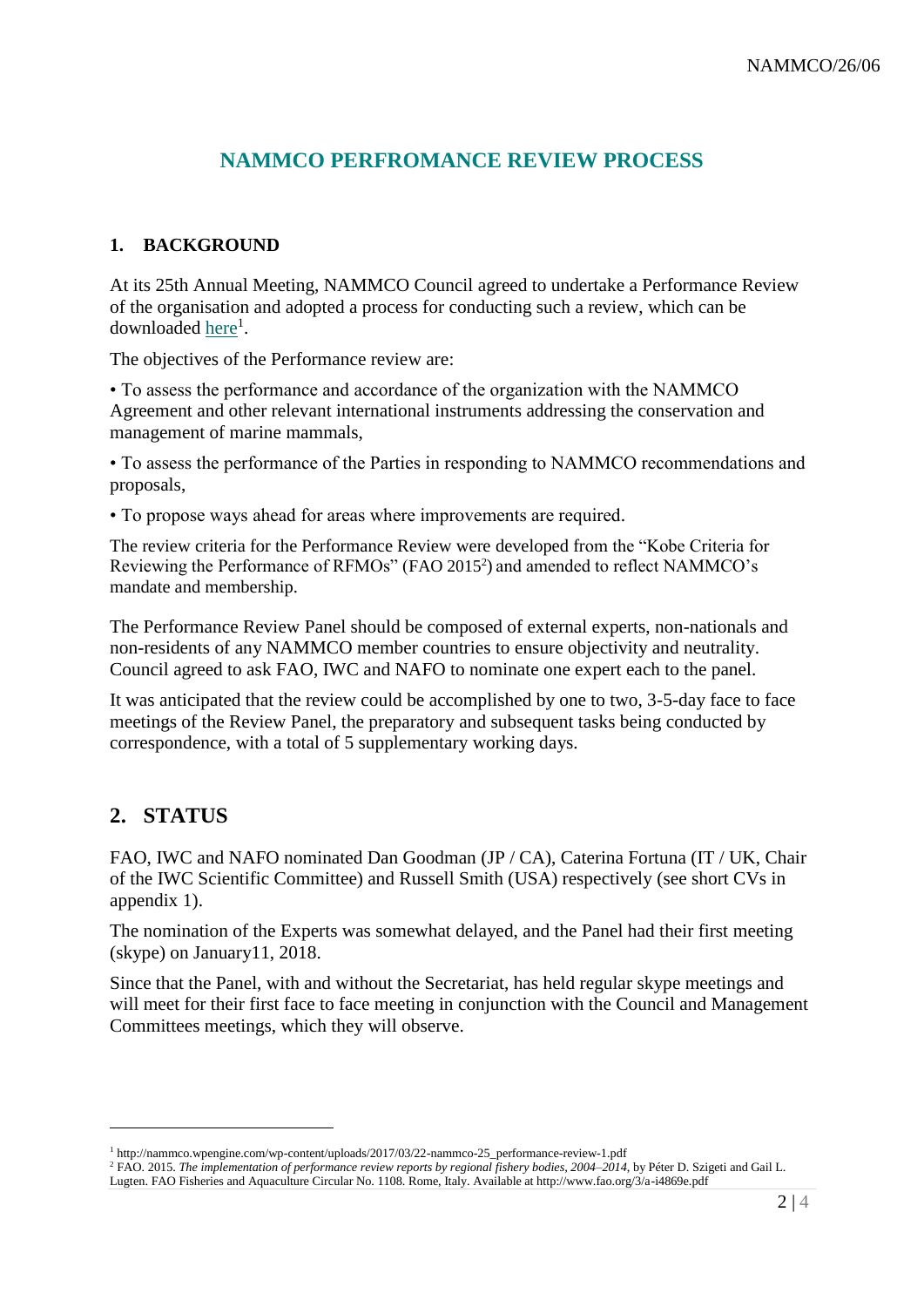### **2.1 Modus operandi**

The Review Panel has developed of a Modus Operandi inspired by the Multilateral Organization Performance Network's methodology digest MOPAN 3.0, which should provide for a high-quality review of NAMMCO's performance.

The Performance Review Panel has been seeking views on the performance of the North Atlantic Marine Mammal Commission [and its members] in implementing the 1992 Agreement on Cooperation in Research, Conservation and Management of Marine Mammals in the North Atlantic from NAMMCO stakeholders - the NAMMCO Community and the bodies and or persons having participated in, cooperating with or observing the work of the Commission. This is done in three ways:

- by sending a multiple-choice questionnaire reflecting the criteria identified by the NAMMCO Council in 2017 for this Performance Review to NAMMCO stakeholders.
- by sending specific questions to the NAMMCO and non-NAMMCO scientists, who have been involved in the work of the Scientific Committee and its Working Group.
- by arranging for interviews with a number of NAMMCO and non-NAMMCO participants to the meetings of the Management Committees and the 26th Council.

The Performance Review Panel has also begun the process of evidence collection by asking the Secretary to prepare a significant number of overview documents covering activities and achievement related to all aspects of NAMMCO activity domain, inclusive financial and administrative, as well as the historic status of each marine mammal stocks in the purview of NAMMCO.

#### **2.2 Worktime allocated**

The time allocated was considered unrealistic by the Panel. At its request, the number of working days allocated to complete the review and the report was increased to a maximum of 30 days per Panel member, plus 3 days for the Chair to present the report to the Council.

### **3. EXPECTED TIME LINE**

The final report of this Performance Review is to be presented by the Chair of the Panel to the 2019 annual meeting of NAMMCO in Spring. The Panel agreed that the final draft of the review report should be finalized by December 2018, making allowance for fact checking by the Parties and minor corrections to the report, if needed. It would also allow the Council to get it well in advance of the Council meeting.